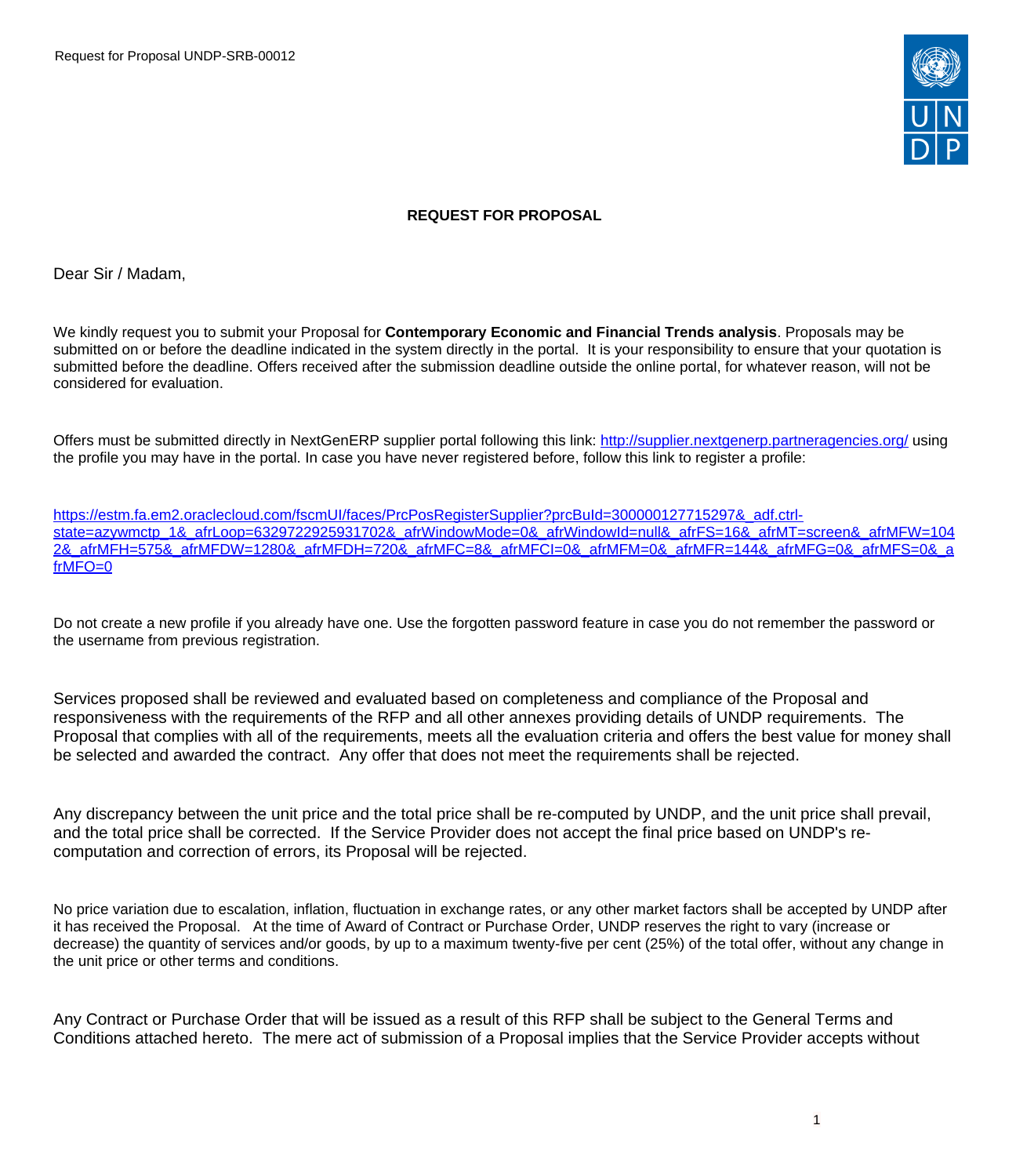

question the applicable General Terms and Conditions of UNDP.

Please be advised that UNDP is not bound to accept any Proposal, nor award a contract or Purchase Order, nor be responsible for any costs associated with a Service Providers preparation and submission of a Proposal, regardless of the outcome or the manner of conducting the selection process.

UNDP's vendor protest procedure is intended to afford an opportunity to appeal for persons or firms not awarded a Purchase Order or Contract in a competitive procurement process. In the event thatyou believe you have not been fairly treated, you can find detailed information about vendor protest procedures in the following link:

<http://www.undp.org/content/undp/en/home/operations/procurement/business/protest-and-sanctions.html>

UNDP encourages every prospective supplier to prevent and avoid conflicts of interest, by disclosing to UNDP if you, or any of your affiliates or personnel, were involved in the preparation of the requirements, design, cost estimates, and other information used in this RFP.

UNDP implements a zero tolerance on fraud and other proscribed practices, and is committed to preventing, identifying and addressing all such acts and practices against UNDP, as well as third parties involved in UNDP activities. UNDP expects its Service Providers to adhere to the UN Supplier Code of Conduct found in this link :[https://www.un.org/Depts/ptd/sites/www.](https://www.un.org/Depts/ptd/sites/www.un.org.Depts.ptd/files/files/attachment/page/pdf/unscc/conduct_english.pdf) [un.org.Depts.ptd/files/files/attachment/page/pdf/unscc/conduct\\_english.pdf](https://www.un.org/Depts/ptd/sites/www.un.org.Depts.ptd/files/files/attachment/page/pdf/unscc/conduct_english.pdf)

Thank you and we look forward to receiving your proposal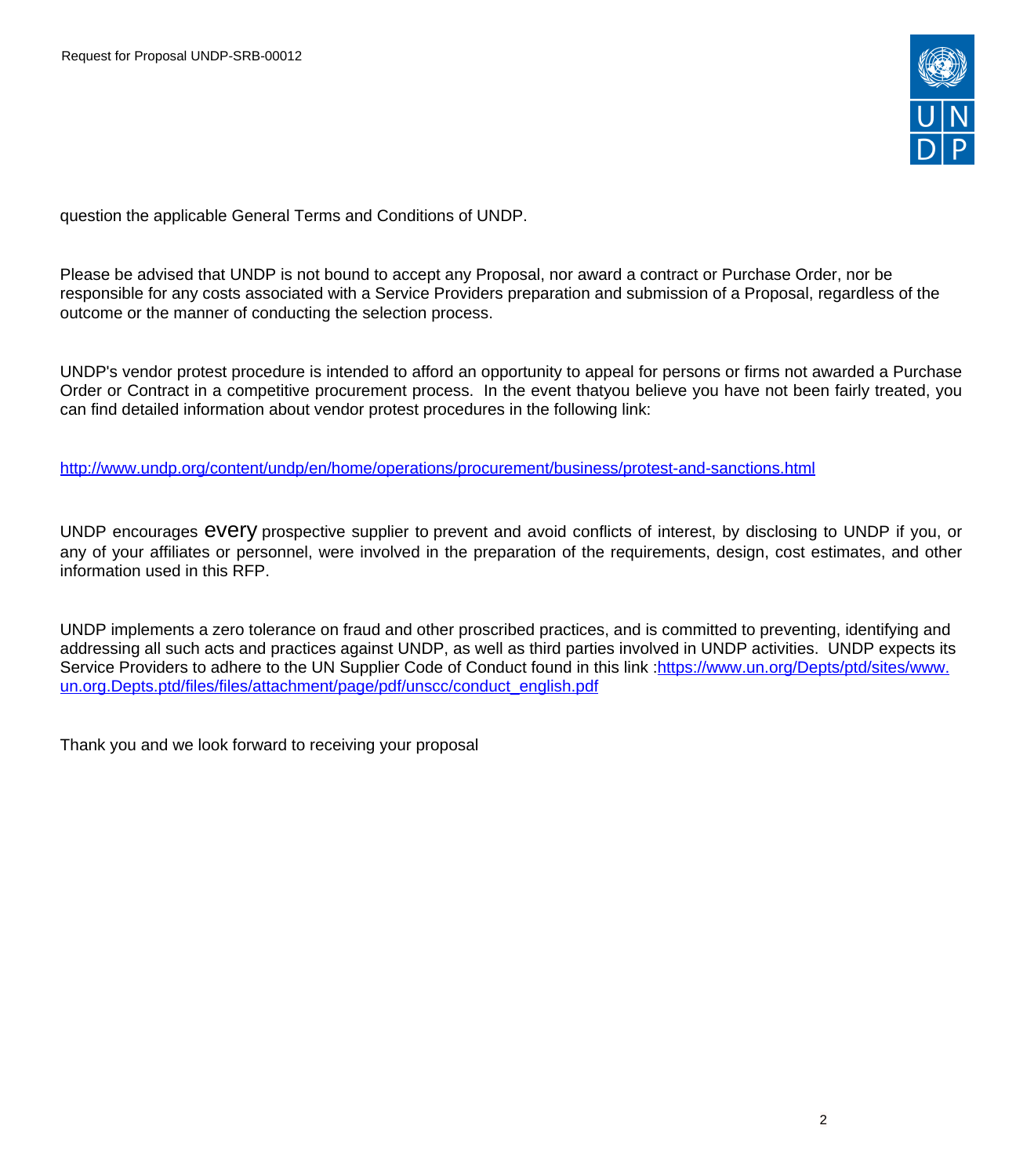

## **Table of Contents**

| $\sim$ 11 |  |
|-----------|--|
|           |  |
|           |  |
|           |  |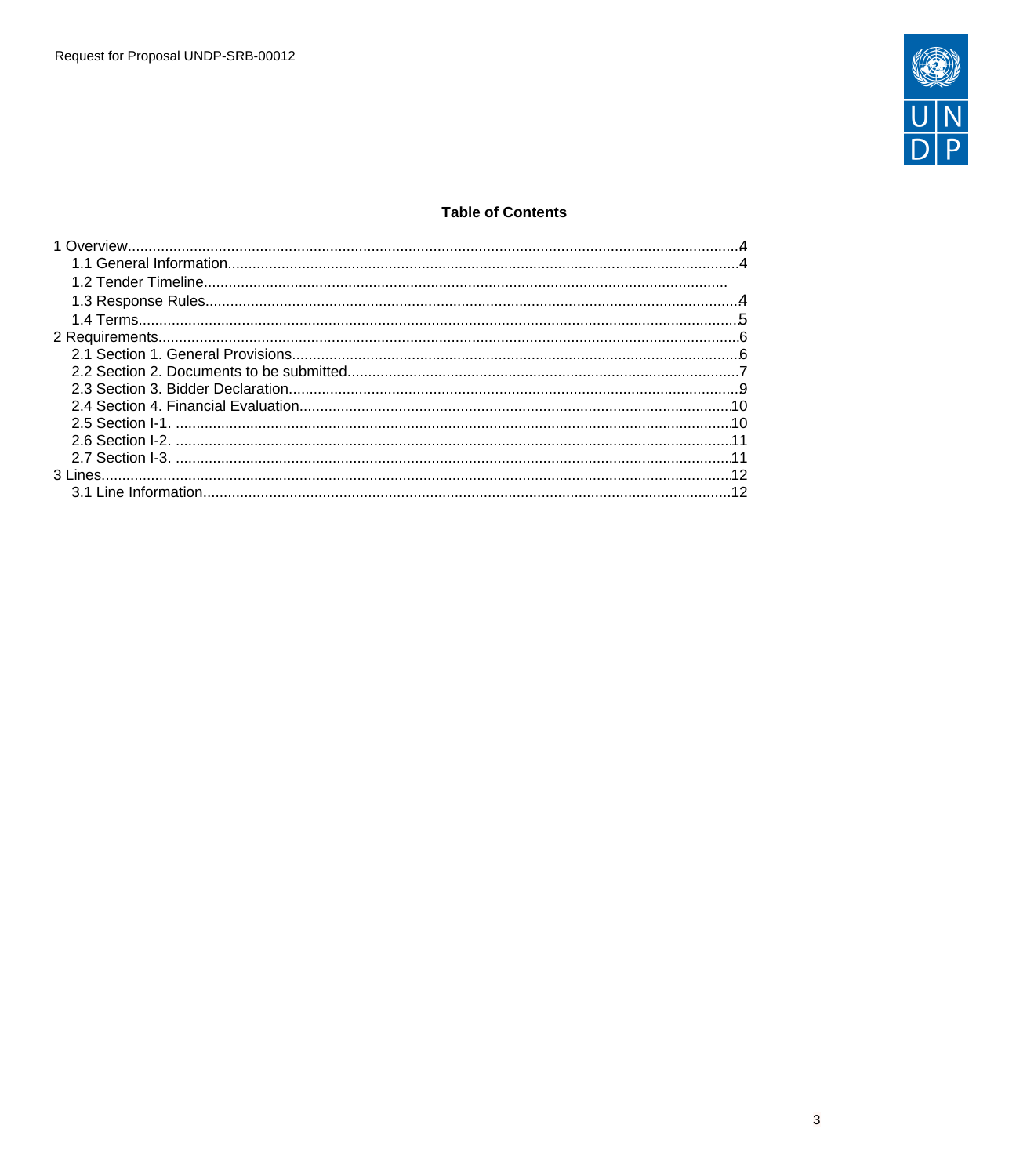

## <span id="page-3-0"></span>**1 Overview**

## <span id="page-3-1"></span>**1.1 General Information**

| Title                      | Contemporary Economic and Financial Trends analysis                                                                                                                                                                                                                                                                                                                                                                                                                                                                                                                                                                                                                                                                                                                                                                                                                                               |  |  |  |  |  |
|----------------------------|---------------------------------------------------------------------------------------------------------------------------------------------------------------------------------------------------------------------------------------------------------------------------------------------------------------------------------------------------------------------------------------------------------------------------------------------------------------------------------------------------------------------------------------------------------------------------------------------------------------------------------------------------------------------------------------------------------------------------------------------------------------------------------------------------------------------------------------------------------------------------------------------------|--|--|--|--|--|
| <b>Contact Point</b>       | <b>Procurement Serbia</b>                                                                                                                                                                                                                                                                                                                                                                                                                                                                                                                                                                                                                                                                                                                                                                                                                                                                         |  |  |  |  |  |
| <b>Outcome</b>             |                                                                                                                                                                                                                                                                                                                                                                                                                                                                                                                                                                                                                                                                                                                                                                                                                                                                                                   |  |  |  |  |  |
| <b>Two Stage</b>           | Yes.                                                                                                                                                                                                                                                                                                                                                                                                                                                                                                                                                                                                                                                                                                                                                                                                                                                                                              |  |  |  |  |  |
| <b>Evaluation</b>          |                                                                                                                                                                                                                                                                                                                                                                                                                                                                                                                                                                                                                                                                                                                                                                                                                                                                                                   |  |  |  |  |  |
| E-Mail                     | procurement.rs@undp.org                                                                                                                                                                                                                                                                                                                                                                                                                                                                                                                                                                                                                                                                                                                                                                                                                                                                           |  |  |  |  |  |
| <b>Reference Number</b>    | UNDP-SRB-00012                                                                                                                                                                                                                                                                                                                                                                                                                                                                                                                                                                                                                                                                                                                                                                                                                                                                                    |  |  |  |  |  |
| <b>Beneficiary Country</b> | Serbia                                                                                                                                                                                                                                                                                                                                                                                                                                                                                                                                                                                                                                                                                                                                                                                                                                                                                            |  |  |  |  |  |
| <b>Introduction</b>        | Interested suppliers must submit their offer directly in the system as instructed in the solicitation document,<br>following the instructions in the available user guide. if you have an account, log in in this link: http://supplier.<br>nextgenerp.partneragencies.org/ using your username and password. User the forgotten<br>password/username feature if you do not remember them. If you do not have an account already, you can<br>register one following this link: https://estm.fa.em2.oraclecloud.com/fscmUI/faces/PrcPosRegisterSupplier?<br>prcBuld=300000127715271<br>Search for the specific tender using search filters and subscribe to the tender in order to get notifications in<br>case of amendments of the tender document. If you need support with the online system, you can contact<br>the contact details of this tender as indicated in the solicitation document. |  |  |  |  |  |

UNDP CO Serbia

**This is a two stage negotiation and all responses will be evaluated in two stages.**

## **1.2 Tender Timeline**

| <b>Preview Date</b> |                                     |
|---------------------|-------------------------------------|
|                     | Open Date 23/06/22 12:57 PM         |
|                     | <b>Close Date</b> 07/07/22 13:00 PM |

**Time Zone** Coordinated Universal Time

## <span id="page-3-2"></span>**1.3 Response Rules**

This negotiation is governed by all the rules displayed below.

| .                                                         |  |
|-----------------------------------------------------------|--|
| l to invited suppliers<br>is restricted<br>Ne)<br>зоняноп |  |
|                                                           |  |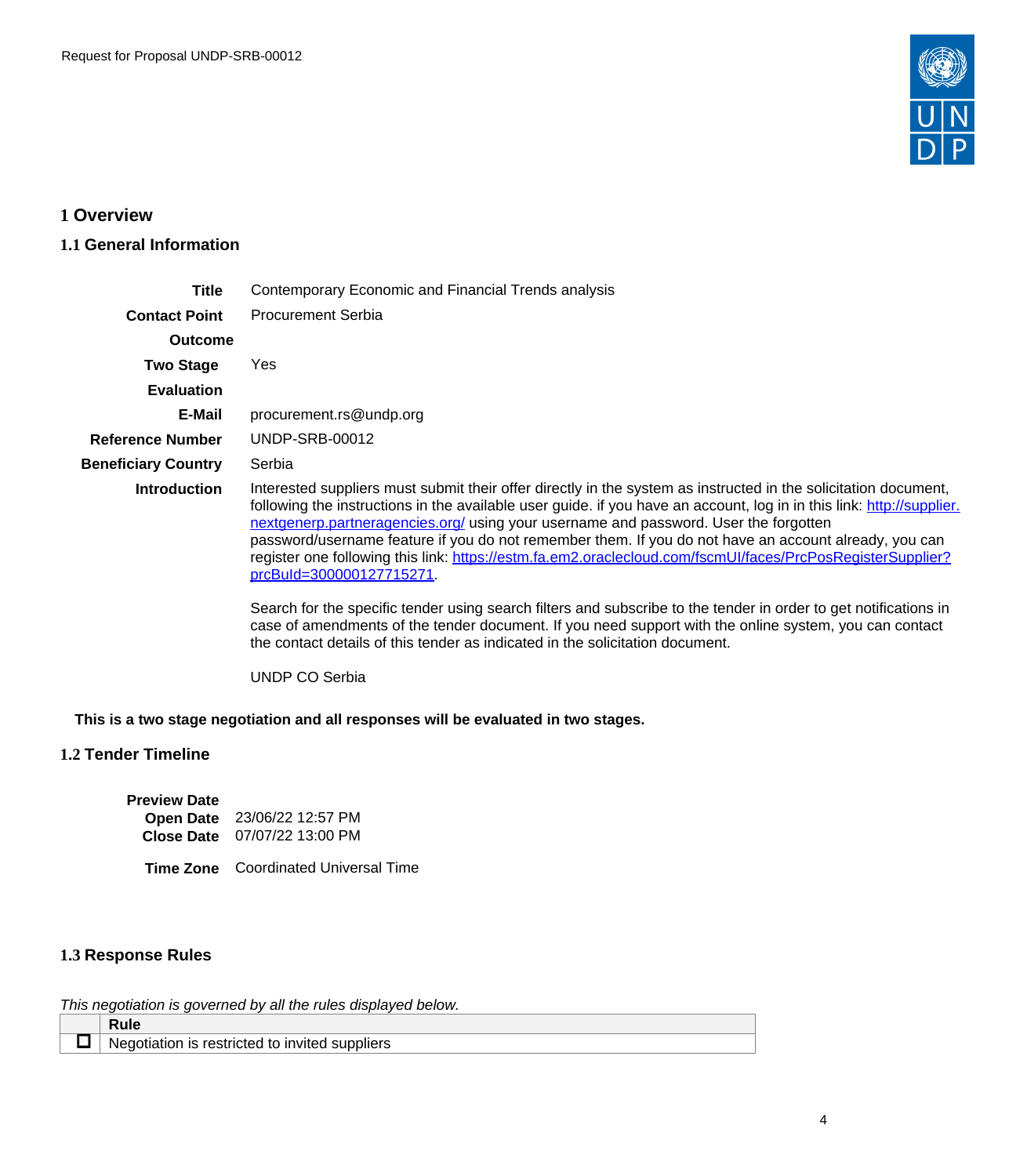

|   | <b>Rule</b>                                              |
|---|----------------------------------------------------------|
|   | Suppliers are allowed to respond to selected lines       |
|   | Suppliers are allowed to provide multiple responses      |
| ☑ | Suppliers are allowed to revise their submitted response |

## <span id="page-4-0"></span>**1.4 Terms**

**Negotiation Currency** USD ()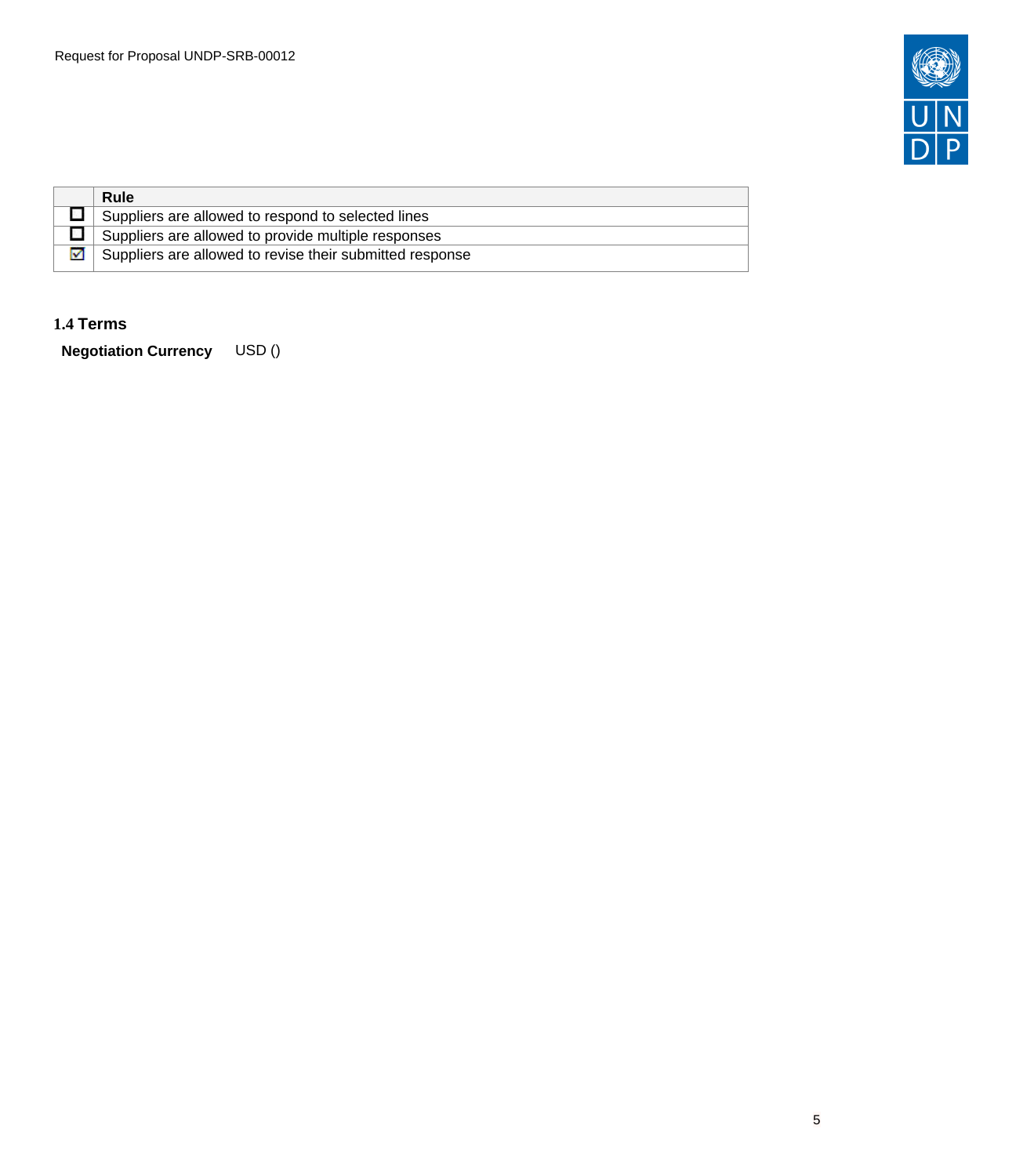

## <span id="page-5-0"></span>**2 Requirements**

\*Response is required

# Please read the questions carefully and answer the questions by selecting an appropriate response. kindly also upload relevant documents where necessary.

**Kindly upload financial proposal documents in financial section (Financial Evaluation - Commercial) only. If your financial proposal is visible in any part of the technical section, your proposal will be disqualified.** 

## <span id="page-5-1"></span>**2.1 Section 1. General Provisions**

#### 1. **General Instructions**

Please read carefully the Terms of Reference describing the main scope of the requirements and other provisions to this process, herewith attached.

Attachments:

| File Name or URL        | <b>vpe</b> | <b>Description</b> |
|-------------------------|------------|--------------------|
| <b>ToR Contemporary</b> | File       |                    |
| Economic and            |            |                    |

#### \*2. **General Terms and Conditions**

Do you confirm acceptance of UNDP General Terms and conditions available at: http://www.undp. org/content/undp/en/home/procurement/business/how-we-buy.html

General Terms and Conditions for de minimis contracts (services).

Target: Confirm acceptance of GTCs

#### 3. **Special Conditions of Contract**

Liquidated Damages will be imposed under the following conditions: Percentage of the total contract price per day of delay: 1% Maximum number of days of delay: 10 Next course of action: Contract may be terminated.

#### 4. **Type of Contract to be Signed**

Contract Face Sheet (Goods and/or Services) Link: https://www.undp.org/procurement/business/how-we-buy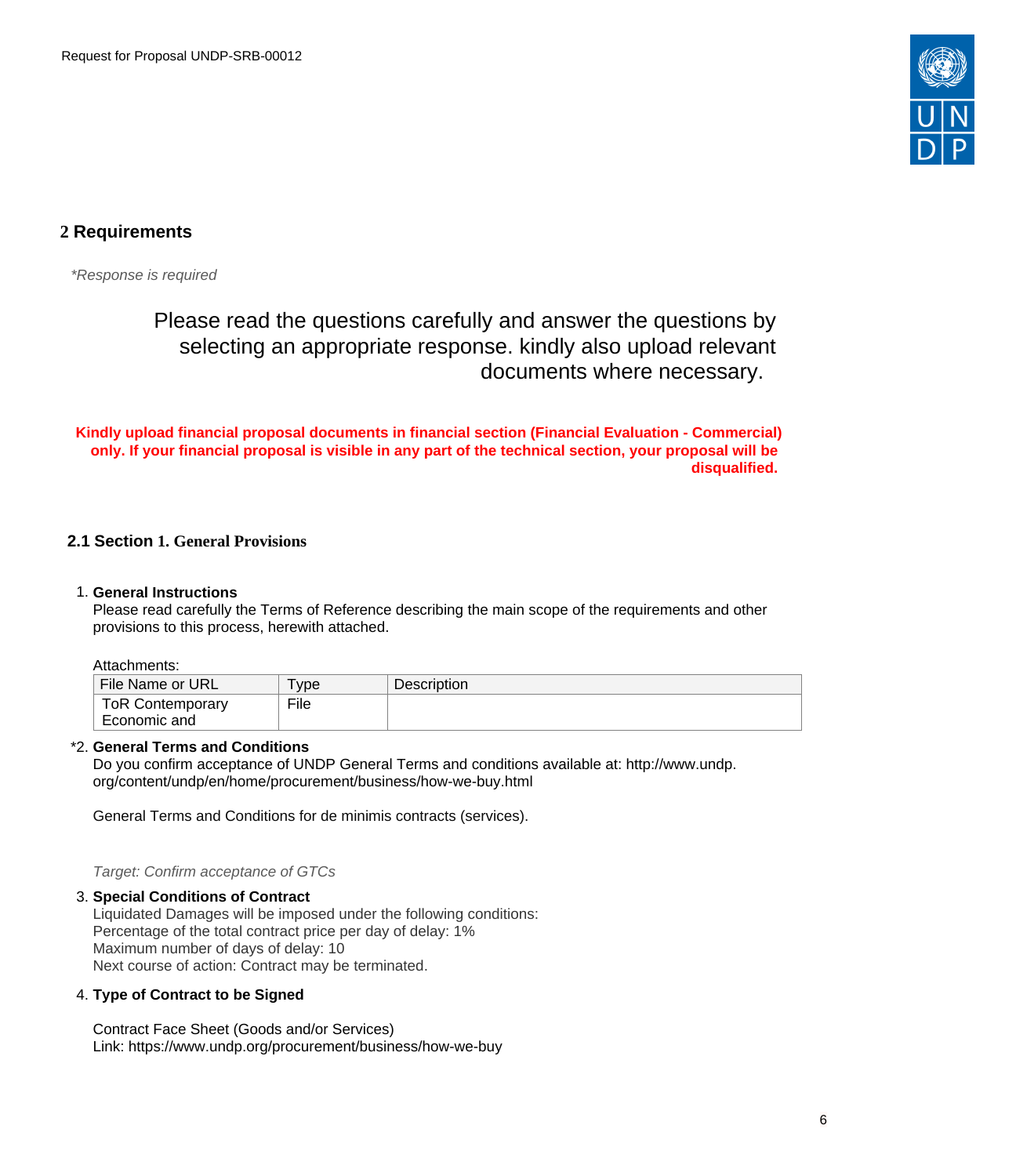

#### 5. **Language of proposal**

Proposal must be in English language. The original documents and copies of original documents submitted by local companies, such as Company Registration Certificate (APR), Tax Payment Certificate, etc. can be in Serbian. UNDP reserves the right to request translation to English at any stage of evaluation process.

## 6. **Currency of Proposal:**

United States Dollar (USD)

## 7. **Value Added Tax on Price Proposal**

Must be exclusive of VAT and other applicable indirect taxes.

#### 8. **Payment Terms**

100% within 30 days after receipt of goods, works and/or services and submission of payment documentation. In case two or more currencies are involved, payment will be effected as per the UN rate of exchange effective on the date when UNDP processes payment.

#### 9. **Criteria for Evaluation and Contract Award**

Highest Combined Score (based on the 70% technical offer and 30% price weight distribution)

Full acceptance of the applicable UNDP Contract General Terms and Conditions (GTC). This is a mandatory criterion and cannot be deleted regardless of the nature of services required. Non-acceptance of the applicable GTC may be grounds for the rejection of the Proposal.

#### **Technical Proposal**

Expertise of the Firm (30%)

Methodology, Its Appropriateness to the Condition and Timeliness of the Implementation Plan (40%)

Management Structure and Qualification of Key Personnel (30%)

#### \*10. **Offer validity**

Offers shall remain valid for 90 days from the deadline for the Submission of the Proposals.

#### 11. **Clarifications**

Requests for clarification from bidders will not be accepted any later than 5 days before the submission deadline.

## <span id="page-6-0"></span>**2.2 Section 2. Documents to be submitted**

#### \*1. **Company Profile**

Have you provided a profile of the company which includes a short description of the company and other relevant information concerning the requirements? It should not exceed two (2) pages;

Target: Company profile provided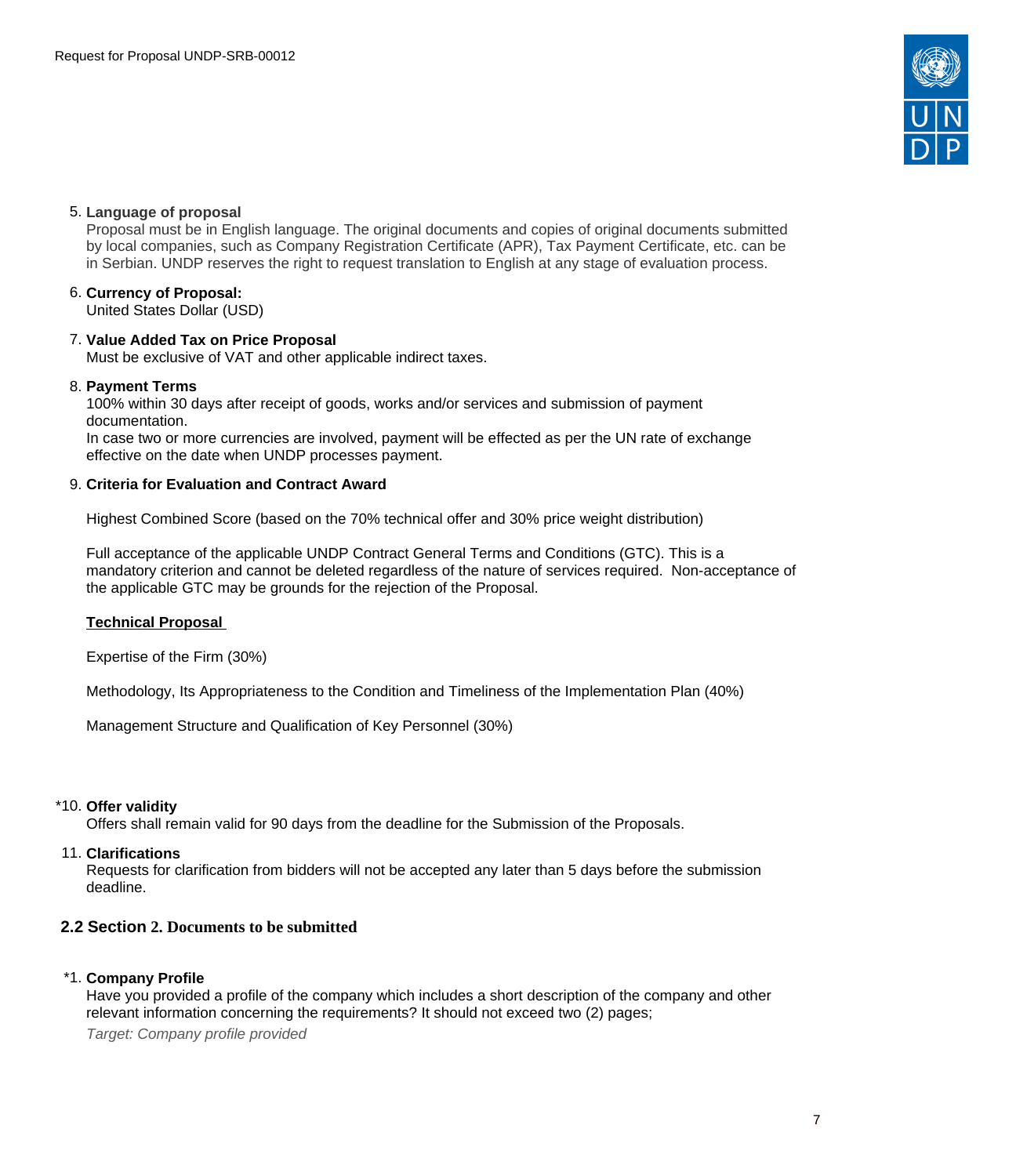

### \*2. **Legal Documents**

Have you provided legal documents including company registration certificate, legal representation, etc.? Target: Legal documents provided

#### \*3. **Financial Statements**

Have you uploaded the Income Statement and Balance Sheet for 2020 and 2021; Required minimum turnover for a bidder is US\$ 80,000 per each of the above-mentioned years;

Target: Financial statements provided

#### \*4. **Latest Internal Revenue Certificate / Tax Clearance**

Have you provided the Latest Internal Revenue Certificate / Tax Clearance, not older than 6 months, confirming that all taxes by the bidder have been paid. Alternatively, bidders may submit signed selfdeclaration confirming they have requested issuance of the above-mentioned Certificate from the Tax Office and UNDP reserves the right to request submission of this Certificate during the bids evaluation phase as well as the right to disqualify the offer if such Certificate is not swiftly submitted upon the mentioned request;

Target: Latest Internal Revenue Certificate / Tax Clearance provided

#### \*5. **List of completed projects**

Have you provided the list and value of a minimum of two (2) similar projects performed for the last ten (10) years, plus the client's contact details who may be contacted for further information on those contracts – all required details to be provided in the attached table format (please upload it as a separate attachment into the system using the format provided herewith).

#### Remark:

As similar projects shall be considered the following:

Proven experience in developing public policy documents, performing public policy analysis (impact analysis, Strategic Environmental Assessment, or other similar activities), and reviewing legislation framework (preferably in one of the sectors: environmental protection, energy, infrastructure, agriculture, forestry).

#### Attachments:

| <b>File Name or URL</b>       | 'ype | <b>Description</b> |
|-------------------------------|------|--------------------|
| UNDP CO Serbia 00012          | File |                    |
| - List of                     |      |                    |
| $\overline{\phantom{a}}$<br>. | $ -$ |                    |

Target: List of completed projects provided

#### \*6. **Methodology for describing how the demands of the ToR will be addressed/delivered**

Have you provided a methodology for describing how the demands of the ToR will be addressed/delivered; description of work, approach, reporting conditions and quality assurance mechanisms that will be put in place, while demonstrating that the proposed methodology will be appropriate to the tasks and context of the work as per the ToR;

Target: Methodology provided

## \*7. **Documents establishing Qualifications of proposed team members**

Have you provided CVs for each proposed team member, specifying the exact number of years and nature of experience working in the relevant fields. CVs to be submitted in the consistent format that enables evaluation as per the criteria indicated in the Terms of Reference (no specific format is required). The team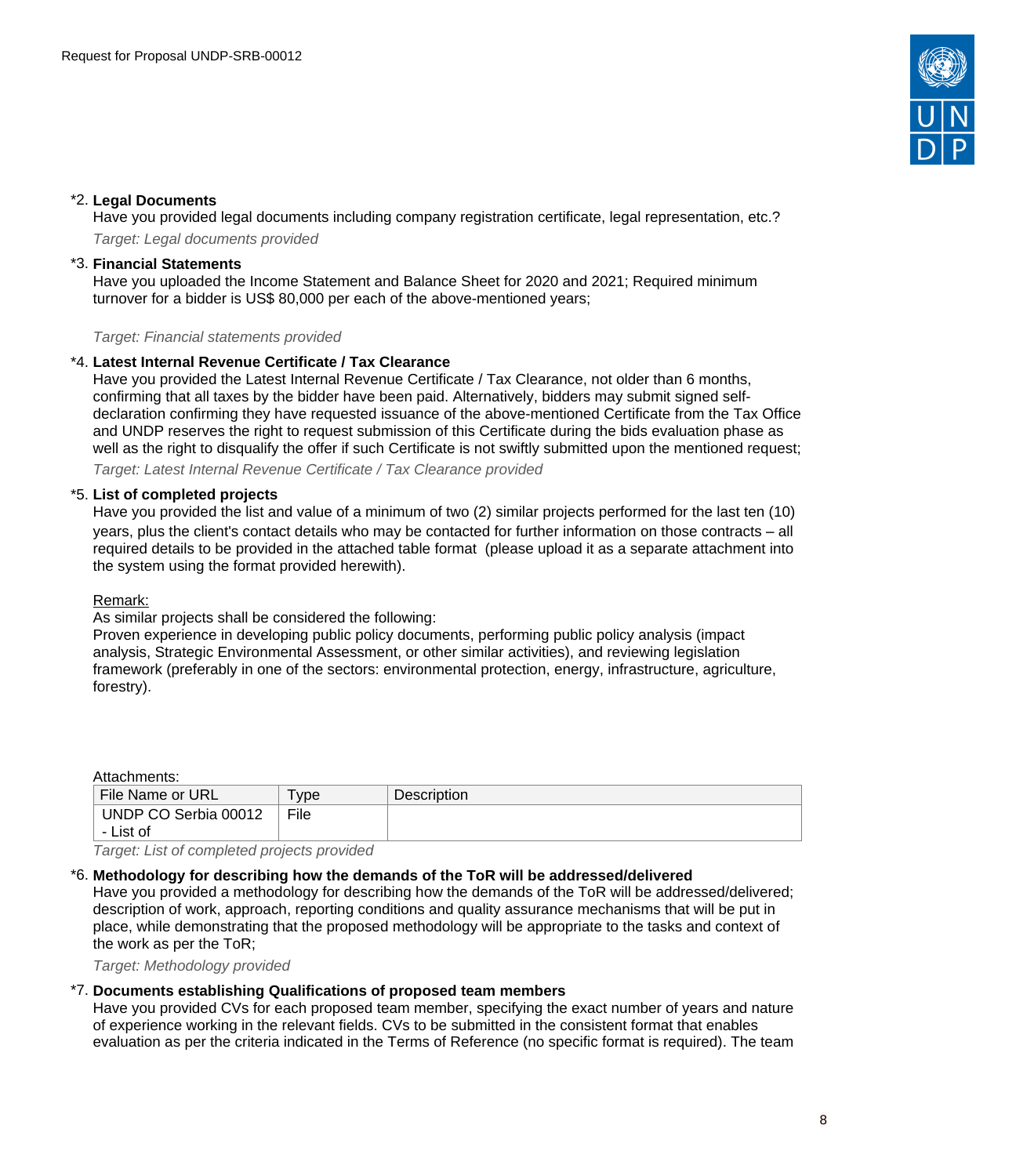

must have proven experience in similar projects;

#### **Please also attach a team structure** with clearly specified roles of the proposed team members.

Target: Key Experts and team structure provided

#### \*8. **Joint venture/consortium**

In the case of a joint venture/consortium, provide a consortium agreement that shall clearly state the leading partner/institution which will be responsible for signing and implementing the contract with UNDP. In this case, bidders shall also provide a brief presentation of each member together with the list of relevant references/experience. The documentation required in this section must be submitted for all consortium partners. The majority of the required/proposed team members (key personnel) and majority of percentage of the total assignment must be the Lead Partner's responsibility. Under the Methodology, a brief description of each partner's responsibilities and related percentages of envisaged work must be stated.

#### I-1. **Compliance with requirements in this section**

Internal for evaluation team: Mark the score as 1 if the offer has complied with all requirements in this section overall. Mark 0 I not. If marked as 0, the system will disqualify the offer automatically.

### <span id="page-8-0"></span>**2.3 Section 3. Bidder Declaration**

#### \*1. **Requirements and Terms and Conditions**

Requirements and Terms and Conditions: I/We have read and fully understand the Request for Proposal, including the Request for Proposal Information and Data, Terms of Reference, the General Conditions of Contract, and any Special Conditions of Contract. I/we confirm that the Bidder agrees to be bound by them.

Target: Yes

#### \*2. **Capacity and capability**

I/We confirm that the Bidder has the necessary capacity, capability, and necessary licenses to fully meet or exceed the Requirements and will be available to deliver throughout the relevant Contract period.

Target: Yes

#### \*3. **Ethics**

Ethics: In submitting this Offer I/we warrant that the bidder: has not entered into any improper, illegal, collusive or anti-competitive arrangements with any Competitor; has not directly or indirectly approached any representative of the Buyer (other than the Point of Contact) to lobby or solicit information in relation to the solicitation document; has not attempted to influence, or provide any form of personal inducement, reward or benefit to any representative of the Buyer.

Target: Yes

#### \*4. **Code of Conduct**

I/We confirm to undertake not to engage in proscribed practices, or any other unethical practice, with the UN or any other party, and to conduct business in a manner that averts any financial, operational, reputational or other undue risk to the UN and we have read the United Nations Supplier Code of Conduct: https://www. un.org/Depts/ptd/about-us/un-supplier-code-conduct and acknowledge that it provides the minimum standards expected of suppliers to the UN.

Target: Yes

#### \*5. **Conflict of Interest**

I/We warrant that the bidder has no actual, potential, or perceived Conflict of Interest in submitting this Quote or entering a Contract to deliver the Requirements. Where a Conflict of Interest arises during the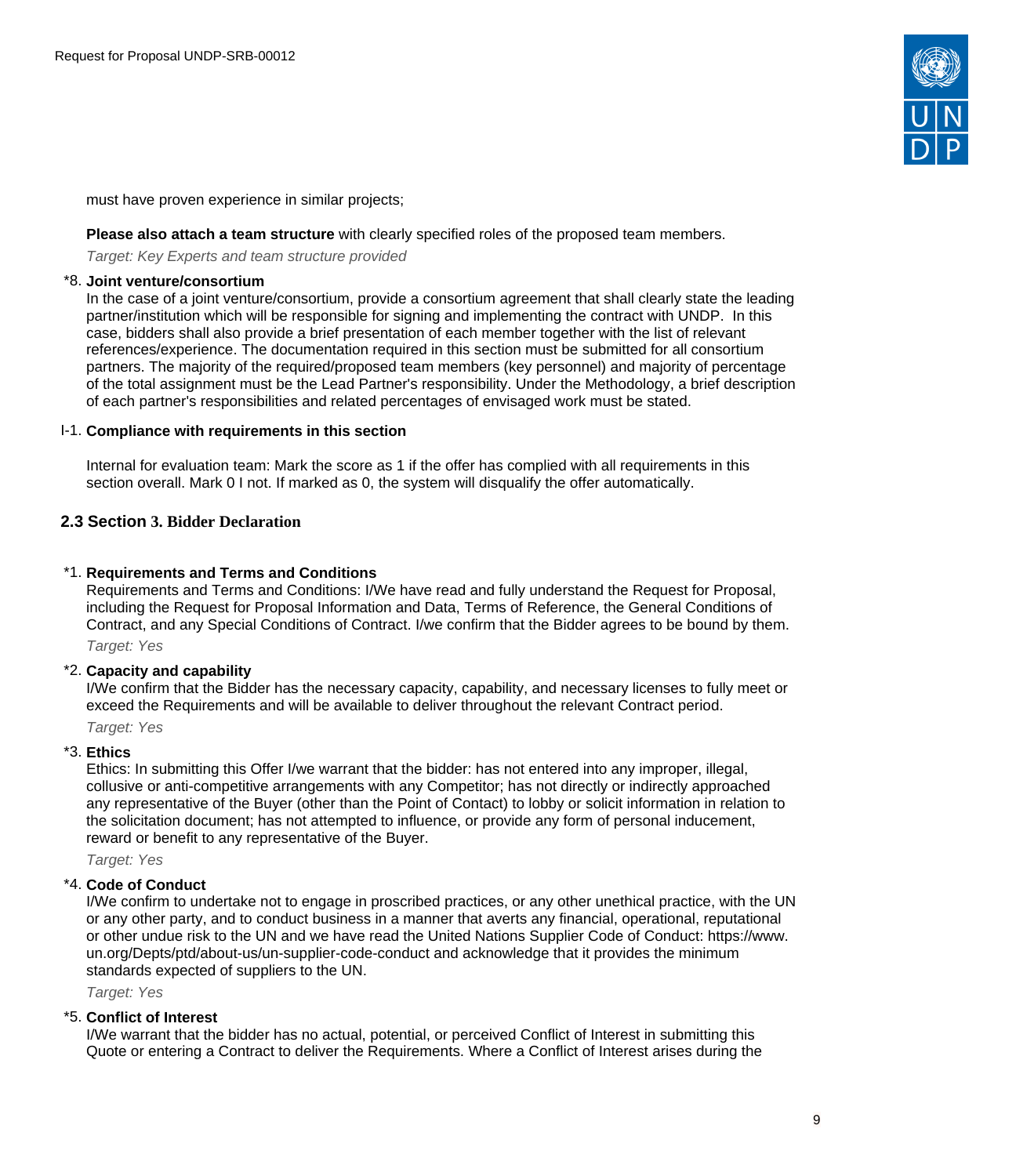

process the bidder will report it immediately to the Procuring Organisation's Point of Contact. Target: Yes

#### \*6. **Prohibitions and Sanctions**

l/We hereby declare that our firm, its affiliates or subsidiaries or employees, including any JV/Consortium members or subcontractors or suppliers for any part of the contract is not under procurement prohibition by the United Nations, including but not limited to prohibitions derived from the Compendium of United Nations Security Council Sanctions Lists and have not been suspended, debarred, sanctioned or otherwise identified as ineligible by any UN Organization or the World Bank Group or any other international Organization.

Target: Yes

#### \*7. **Bankruptcy**

l/We have not declared bankruptcy, are not involved in bankruptcy or receivership proceedings, and there is no judgment or pending legal action against them that could impair their operations in the foreseeable future.

Target: Yes

### \*8. **Signatory person**

I/We hereby confirm that this offer in the system is submitted by an authorized person from the company and it warrants and agrees that he/she been authorized by the Organization/s to make this declaration on its/their behalf

Target: Yes

#### \*9. **Acknowledgment Statement**

I/We understand and agree that UNDP reserves the right to reject any proposal where the bidder has selected the field "No".

Target: Yes

#### <span id="page-9-0"></span>**2.4 Section 4. Financial Evaluation**

#### \*1. **Financial Proposal**

Please provide detailed pricing directly in the system using the template attached herewith, unless otherwise instructed by UNDP. By submitting the financial offer in the system, your company confirms acceptance of an all-inclusive price. The bidder will be responsible for all personnel fees, administrative and travel expenses associated with undertaking this assignment including office accommodation, secretarial assistance, printing, stationary, telephone and electronic communications, translation, interpretation and other costs incurred in this assignment. All of these costs are to be covered through the contracted lumpsum amount payable by UNDP to the Contractor upon successful completion of the potential Contract.

Attachments:

| File Name or URL     | <b>vpe</b> | <b>Description</b> |
|----------------------|------------|--------------------|
| UNDP CO Serbia 00012 | File       |                    |
| - Cost Br            |            |                    |

Target: Cost breakdown provided

## <span id="page-9-1"></span>**2.5 Section I-1.**

I-1. Total Amount from the Supplier's Response.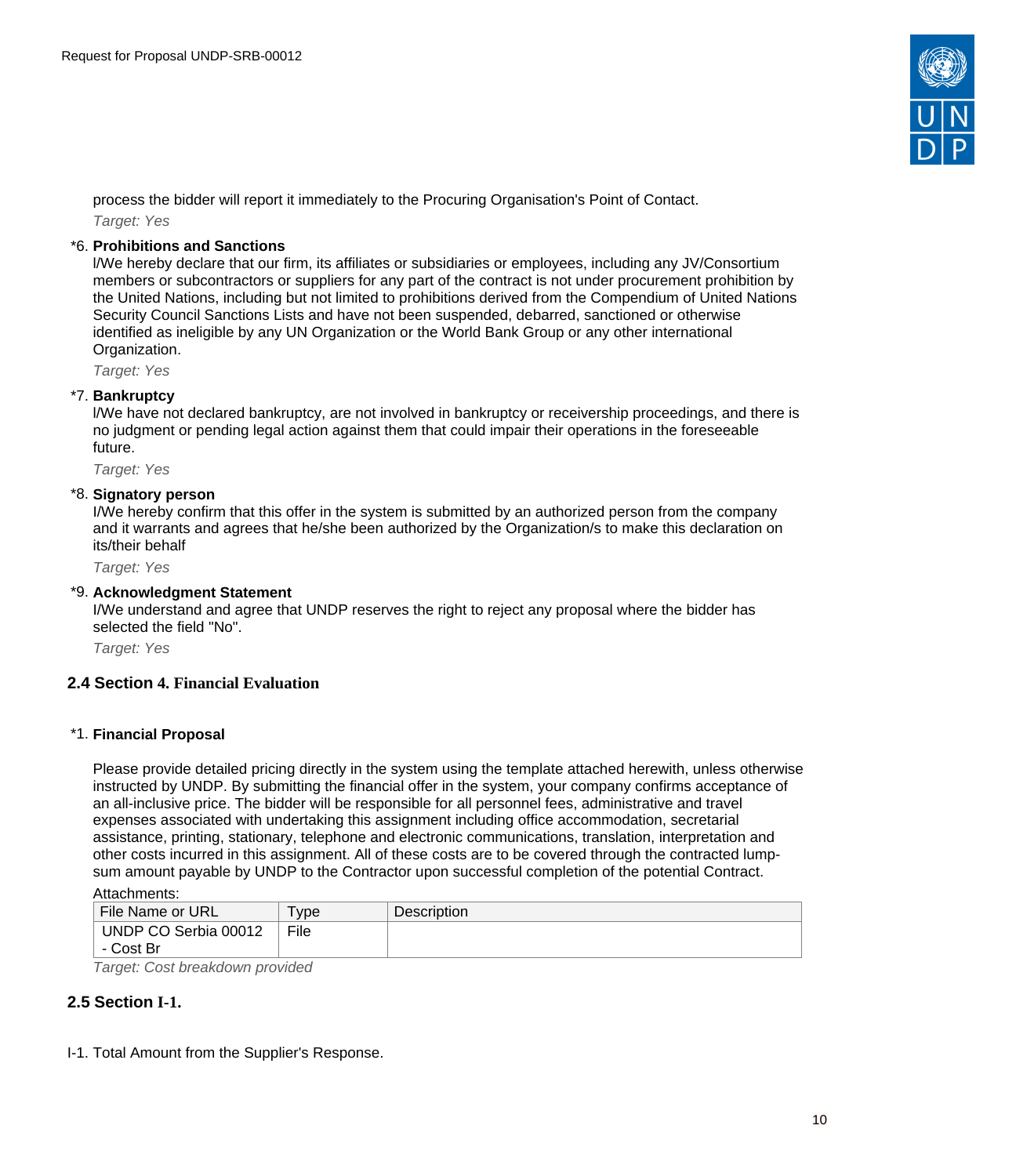

<span id="page-10-0"></span>**2.6 Section I-2.** 

- I-1. **Expertise and experience of the Bidder**
- I-2. **Methodology, Its Appropriateness to the Condition and Timeliness of the Implementation Plan**
- I-3. **Management Structure and Qualification of Key Personnel**

## <span id="page-10-1"></span>**2.7 Section I-3.**

I-1. This is an internal criteria. Each evaluator need to put the maximum score based on the scores given in the detailed criteria up to the maximum score allowed, e.g 1000 points.